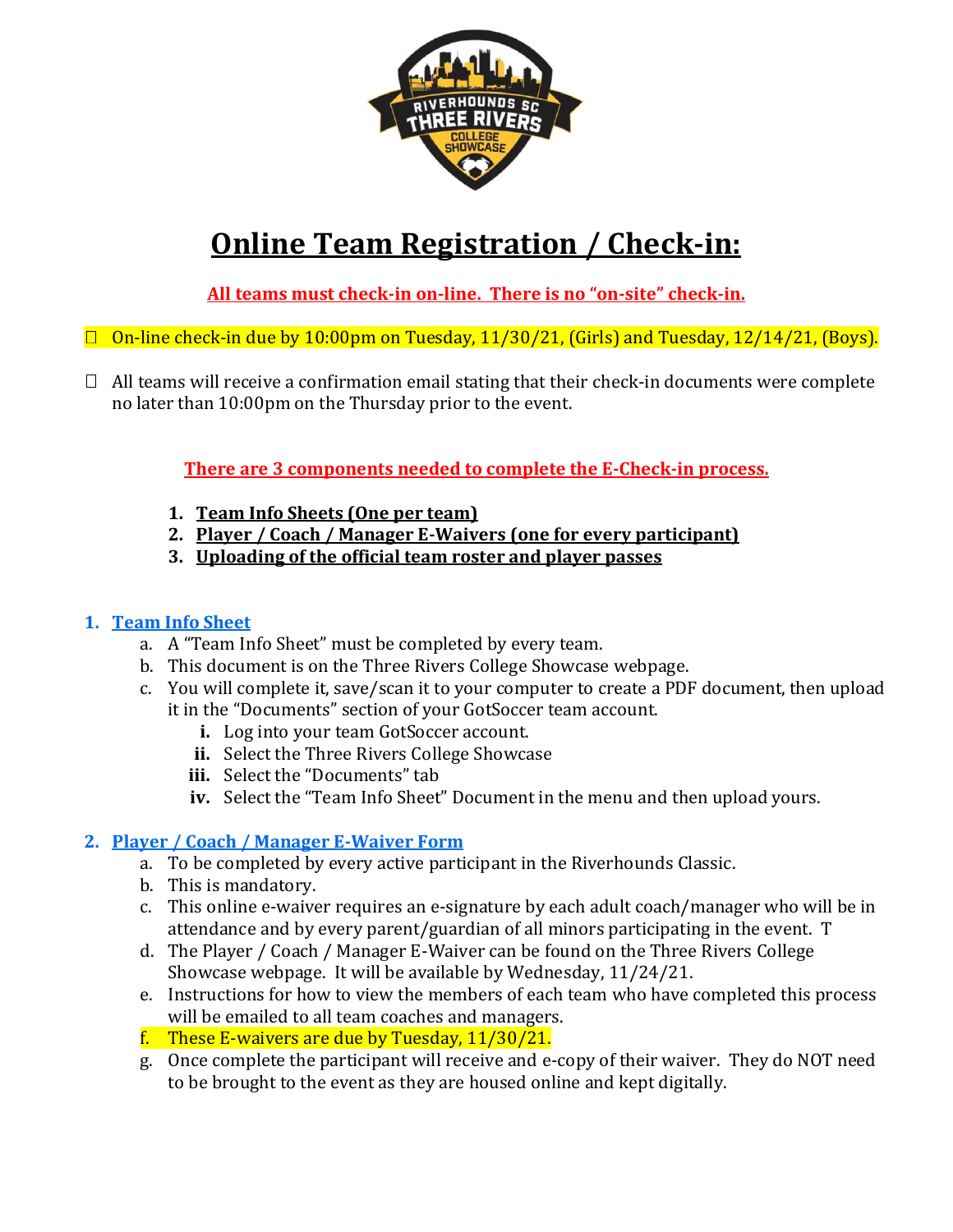### **3. Player Passes & Rosters**

- a. (1) copy of your officially stamped and approved, current, US Club or USYS roster.
	- i. Players who are not participating in the event should be crossed off of the roster.
	- ii. Guest player names should be legibly written onto the bottom of the roster along with their DOB and player pass ID #. Guest player pass procurement procedures are listed below.
- b. Player Passes for every participant.
	- i. This is **NOT** necessary if your roster has picture IDs on it. Many state association rosters, and US Club Soccer rosters, now have picture ID's on them. If this is the case, your official rosters are also your player passes.
	- ii. If your roster does **NOT** have player pictures/ID's on it, you will need to scan and upload the player passes of your players as one (1) PDF file.
- c. Medical Release Forms need to be always available, but do not need to be uploaded into GotSoccer. Coaches, or a manager, should have them at every game in case of emergency.

#### **File Creation / Documents:**

- After you have gathered the appropriate documents to register your team please scan or create a PDF file for each document type, as they will be uploaded separately.
- All uploaded files should be in PDF format. Documents in JPEG format will not be accepted. Photos of documents will not be accepted.
- Documents should be uploaded as 1 file per category rather than individually scanned and uploaded.

### **Uploading Instructions:**

- Log in to your team GotSoccer page with your username and password.
- Select the Three Rivers College Showcase
- Select the "Documents" tab.
- Select the labels from the drop-down list in the "Team Document Upload" box and then upload the appropriate files.
	- o At minimum you will be uploading a "Team Info Sheet" and an "Official Roster".
	- o Note: If you are a team using GotSport (NOT GotSoccer) for your roster then you do not need to upload a separate roster and player pass file. Your approved state roster has pictures next to the names and is your player cards as well. You will only need to upload the roster. If unsure, contact us

### **GUEST PLAYERS:**

#### 1. US Club Soccer Teams:

- 1. Write the guest player name(s) onto the bottom of the official team roster that you are using for the tournament.
- 2. Secure a copy of the guest player pass from the player's current team.
- 3. Upload the guest player pass(es) using the same upload instructions listed above, selecting the label of "US Club - Guest Player Passes".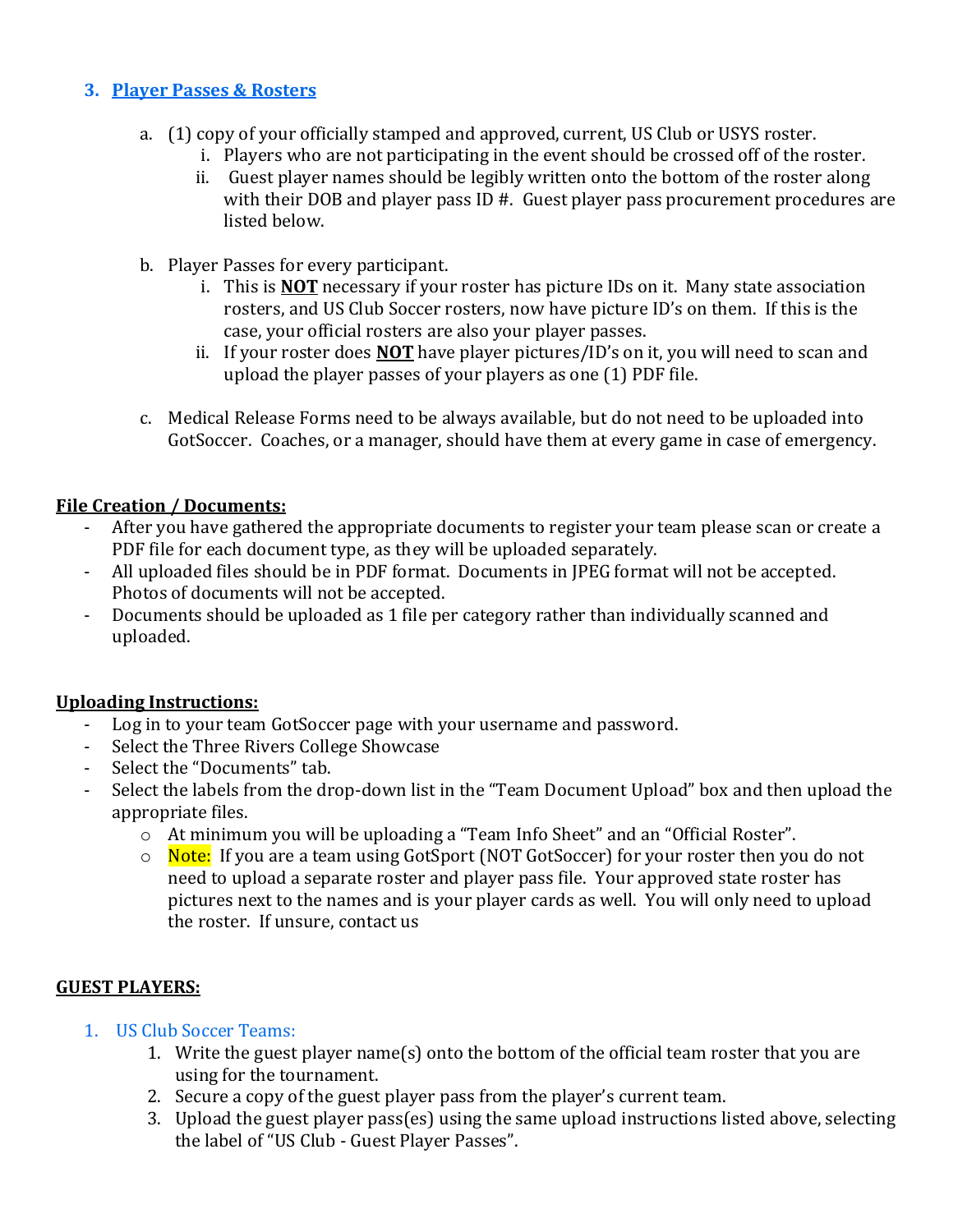- 4. Download, and complete, the US Club Soccer Player Loan Form available on the Riverhounds Classics webpage. Scan it to create a PDF, then upload it into the team GotSoccer account using the "uploading instructions" listed above.
- 5. Guest players must have the same type of player passes as your other players. Using mixed rosters and player cards from different organizations (US Club vs. USYSA) is not allowed.

### 2. USYSA Teams:

- 1. Write the guest player name(s) onto the bottom of the official team roster that you are using for the tournament.
- 2. Upload the guest player pass(es) using the same upload procedure listed above, selecting the label of "USYS - Guest Player Passes".
- 3. Guest players must have the same type of player passes as your other players. Using mixed rosters and player cards from different organizations (US Club vs. USYSA) is not allowed.
- 4. USYSA player passes have not been issued this year for states using GotSport to handle their rosters. If your guest player(s) are within a club and team that do not have physical player passes, then you will need to follow the listed below instructions on how to get the player pass and upload it.

## 3. **Guest Player Pass Procedures for USYSA / GotSport registered teams:**

Some clubs and state associations are using GotSport for player registration and team roster generation. GotSport, in conjunction with the leagues and state associations, are not producing physical player passes as they have in the past. All player passes are digital and online within a team's GotSport account. When in need of using a USYSA player as a guest player for your team you will need to do the following;

- 1. Ask the coach or administrator from the team that your guest player is coming from to download and export the digital player pass from within his/her GotSport team system (instructions on how to do that below).
- 2. Have the coach or administrator forward a PDF of that player pass to the player, or to you as the coach / manager of the team that needs to use that guest player.
- 3. Upload that guest player pass into your team GotSoccer account as listed above, selecting the label of "USYS Guest Player Passes".

#### 4. **Instructions for coaches and administrators on how to download individual player passes from within GotSport (for USYS passes)**:

- 1. Go to; [https://system.gotsport.com](https://system.gotsport.com/)
- 2. Enter the login credentials to access your team.
- 3. Click on Team Management in the top line menu bar.
- 4. Select the Team or Roster that you want to download the player pass from.
- 5. Select Roster(s) in the top line menu bar.
- 6. Under the Event option box select from the dropdown menu the League you are playing in and then hit the green "search" button. Your official approved team roster should appear.
- 7. Select "Documents and IDs Tab"
- 8. Select "ID Cards" button. You will now see digital player passes for your team.